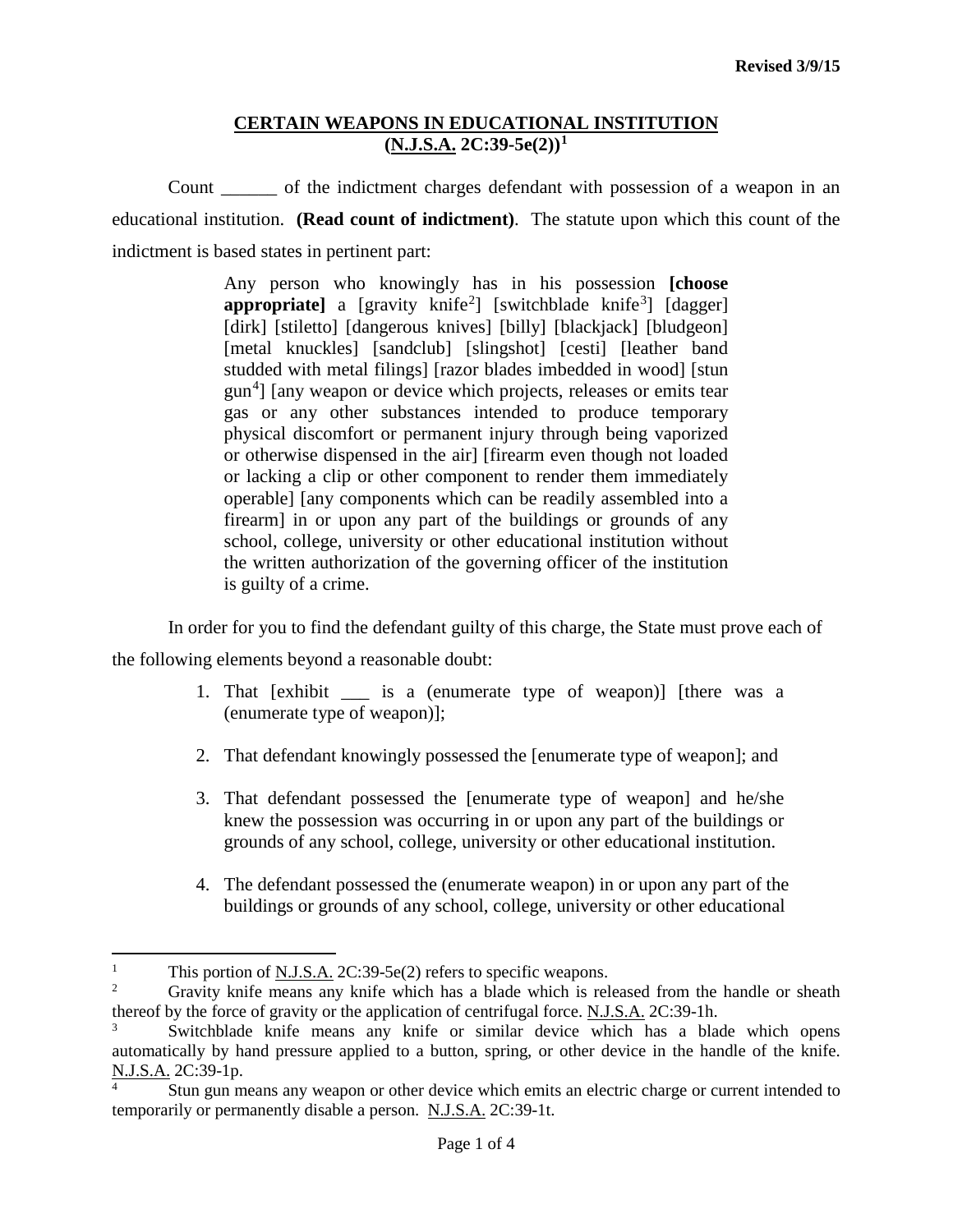#### **CERTAIN WEAPONS IN EDUCATIONAL INSTITUTION N.J.S.A. 2C:39-5e(2)**

institution without the written authorization of the governing officer of the institution.

The first element that the State must prove beyond a reasonable doubt is that [exhibit is a (enumerate type of weapon] [there was a enumerate type of weapon firearm]. A weapon includes **[choose appropriate]** a [gravity knife] [switchblade knife] [dagger] [dirk] [stiletto] [dangerous knives] [billy] [blackjack] [bludgeon] [metal knuckles] [sandclub] [slingshot] [cesti] [leather band studded with metal filings] [razor blades imbedded in wood] [stun gun] [any weapon or device which projects, releases or emits tear gas or any other substances intended to produce temporary physical discomfort or permanent injury through being vaporized or otherwise dispensed in the air] [firearm even though not loaded or lacking a clip or other component to render them immediately operable] [any components which can be readily assembled into a firearm]. In this case the State alleges that defendant was in possession of (enumerate type of weapon).

The second element that the State must prove beyond a reasonable doubt is that defendant knowingly possessed the weapon. A person acts knowingly with respect to the nature of his/her conduct or the attendant circumstances if he/she is aware that his/her conduct is of that nature, or that such circumstances exist, or he/she is aware of a high probability of their existence. A person acts knowingly with respect to a result of his/her conduct if he/she is aware that it is practically certain that his/her conduct will cause such a result. "Knowing," "with knowledge" or equivalent terms have the same meaning.

Knowledge is a condition of the mind. It cannot be seen. It can only be determined by inferences from conduct, words or acts. Therefore, it is not necessary for the State to produce witnesses to testify that a defendant stated, for example, that he/she acted with knowledge when he/she had control over a particular thing. It is within your power to find that proof of knowledge has been furnished beyond a reasonable doubt by inference which may arise from the nature of the acts and the surrounding circumstances.

The word "possess" means a knowing, intentional control of a designated thing, accompanied by a knowledge of its character. Thus, the person must know or be aware that he/she possesses the item (in this case [enumerate type of weapon]), and he/she must know what it is that he/she possesses or controls, in other words, that it is [enumerate type of weapon].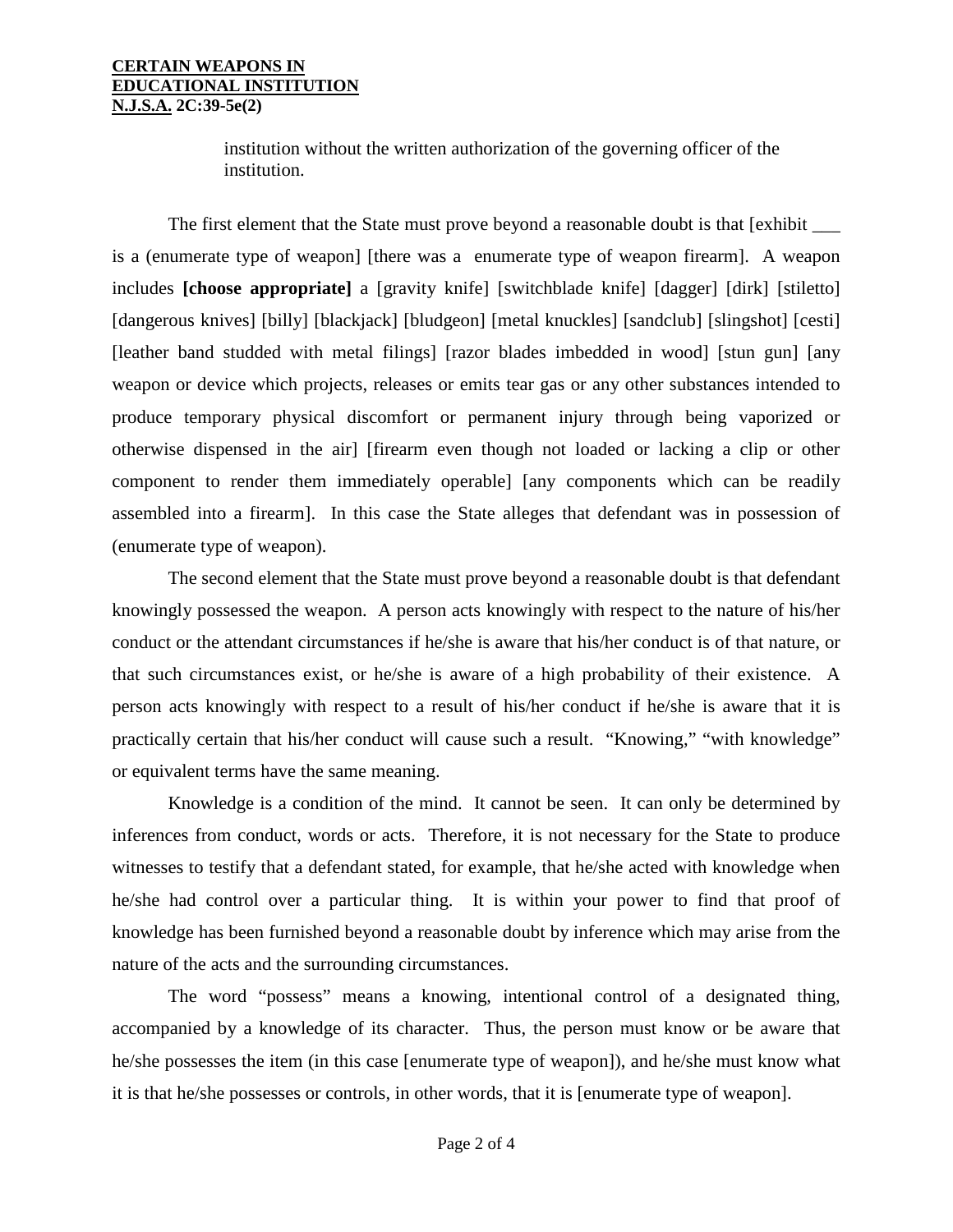### **CERTAIN WEAPONS IN EDUCATIONAL INSTITUTION N.J.S.A. 2C:39-5e(2)**

This possession cannot merely be a passing control that is fleeting or uncertain in its nature. In other words, to "possess" within the meaning of the law, the defendant must knowingly procure or receive the item possessed or be aware of his/her control thereof for a sufficient period of time to have been able to relinquish his/her control if he/she chose to do so.

When we speak of possession, we mean a conscious, knowing possession, either actual or constructive.

## **[CHOOSE APPROPRIATE]**

# **ACTUAL POSSESSION**

A person is in actual possession of a particular article or thing when he/she knows what it is: that is, he/she has knowledge of its character and knowingly has it on his/her person at a given time. A person who, with knowledge of its character, knowingly has direct physical control over a thing, at a given time, is in actual possession of it.

## **CONSTRUCTIVE POSSESSION**

Constructive possession means possession in which the possessor does not physically have the item on his/her person but is aware that the item is present and is able to and has the intention to exercise control over it. So, someone who has knowledge of the character of an item and knowingly has both the power and the intention at a given time to exercise control over it, either directly or through another person or persons, is then in constructive possession of that item.

# **JOINT POSSESSION**

Possession may be sole or joint. If one person alone has actual or constructive possession of an item, possession is sole. If two or more persons share actual or constructive knowing possession of an item, possession is joint.

The third element that the State must prove beyond a reasonable doubt is that defendant possessed the (enumerate weapon) and that he/she knew such possession was occurring in or upon any part of the buildings or grounds of any [**choose appropriate**] [school] [college] [university] [other educational institution]. I have already defined knowingly for you.<sup>[5](#page-2-0)</sup>

The fourth element that the State must prove beyond a reasonable doubt is that the defendant possessed the (enumerate weapon) in or upon any part of the buildings or grounds of

<span id="page-2-0"></span>5

State v. Grate, 220 N.J. 317 (2015).